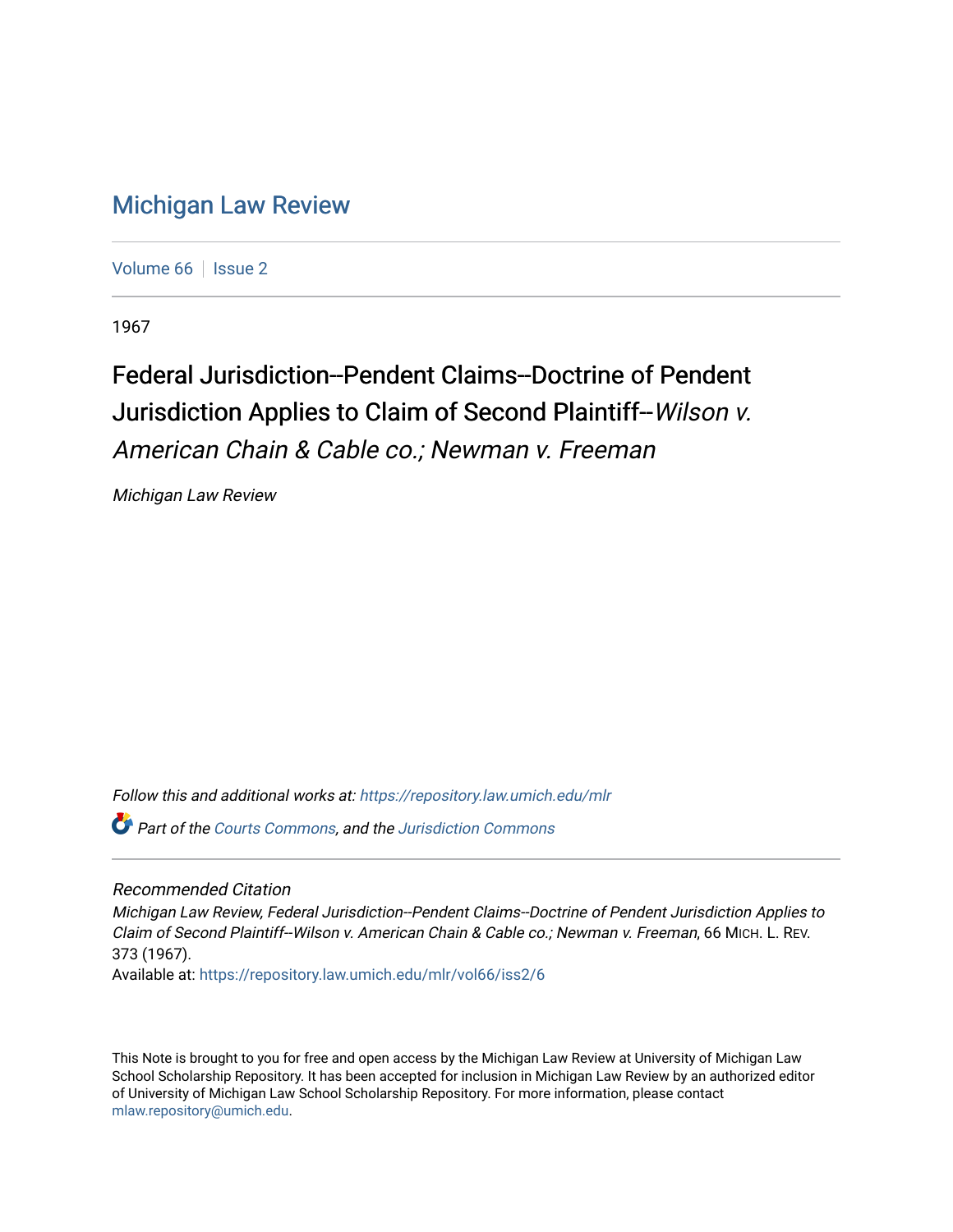#### **RECENT DEVELOPMENTS**

#### **FEDERAL JURISDICTION-PENDENT CLAIMS-Doctrine of Pendent Jurisdiction Applies to Claim of Second** *Plaintiff-Wilson v. American Chain*  & *Cable Co.\*; Newman v. Freeman\*\**

In *Wilson v. American Chain & Cable* Co.,1 plaintiff, whose son was injured by a defective lawnmower, brought a diversity action in federal district court on behalf of his son against the manufacturer, alleging damages in excess of the \$10,000 jurisdictional minimum.<sup>2</sup> Simultaneously, plaintiff sought recovery in his own name for medical bills and the expense of orthopedic shoes resulting from the injury. Because the latter claim was for less than \$10,000, it was dismissed by the district court for lack of subject matter jurisdiction.<sup>8</sup> **On** appeal to the Third Circuit, *held, inter alia,* the claim of the father was erroneously dismissed. Where two claims arising from the same injury are brought on behalf of two members of the same household, but only one claim satisfies the requisite jurisdictional amount, the doctrine of pendent jurisdiction may properly be invoked to eliminate the normal requirement that each claim independently meet the jurisdictional standard.

In a related case, *Newman v. Freeman,*4 a New Jersey guardian was appointed to bring an action on behalf of an injured Pennsylvania minor against the allegedly negligent Pennsylvania defendant, thus creating diversity of citizenship between the initial parties. The federal District Court for the Eastern District of Pennsylvania permitted the minor's father, also a Pennsylvania resident, to append his own claim against the defendant to the main claim, even though the normal requirement of "maximum diversity" of citizenship between plaintiffs and defendants was thereby circumvented.

The doctrine of pendent jurisdiction is a judicially created<sup>5</sup> ex-

2, The statute authorizing federal court jurisdiction based upon diversity of citizenship reads in part as follows: "(a) The district court shall have original jurisdiction of all civil actions where the matter in controversy e.xceeds the sum or value of \$10,000, exclusive of interest and costs, and is between-(!) citizens of different States . . . . " 28 U.S.C. § 1332 (1964).

3. The father's claim was also dismissed on the alternative ground that he was guilty of contributory negligence as a matter of law.

4. 262 F. Supp. 106 (E.D. Pa. 1966).

5. See Hurn v. Oursler, 289 U.S. 238 (1933); Siler v. Louisville 8: Nash. R.R., 213 U.S. 175 (1909). The application of pendent jurisdiction in one context was subsequently given statutory authority in 1948. 28 U.S.C. § 1338(b), enacted in that year, provides as follows: "The district courts shall have original jurisdiction of any civil action asserting a claim of unfair competition when joined with a substantial and

[ 373]

<sup>• 364</sup> F.2d 558 (3d Cir. 1966).

**u** 262 F. Supp. 106 (E.D. Pa. 1966).

**<sup>1.</sup>** 364 F.2d 558 (3d Cir. 1966).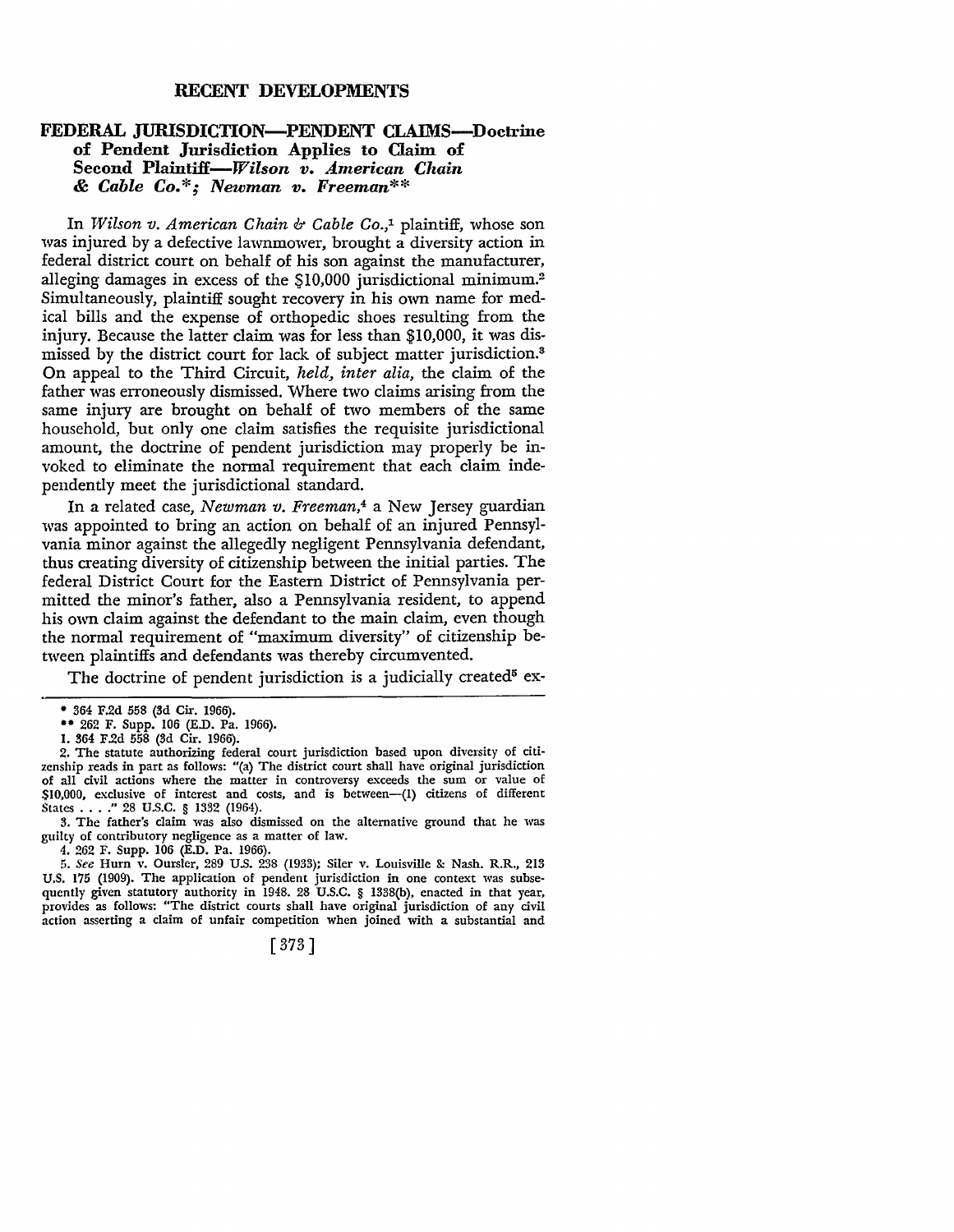tension of federal jurisdiction based upon considerations of judicial economy and convenience to the parties.6 Traditionally, it has been defined7 as a device which permits a plaintiff suing in federal court on a federally created right<sup>8</sup> to seek relief at the same time on a properly related nonfederal claim over which the court would have no jurisdiction if it were being litigated alone.9 The proper relationship that must exist between the two claims to justify pendent jurisdiction has not been entirely clear.10 The original test laid down by the Supreme Court in the 1933 case of *Hurn v. Oursler11* was that

related claim under the copyright, patent or trademark laws." *See* Note, *The Doctrine of Hurn v. Oursler and the New Judicial Gode,* 37 IowA L. REv. 406 (1952).

6. *See* United Mine Workers v. Gibbs, 383 U.S. 715, 726 (1966); Wilson v. American Chain &: Cable Co., 364 F.2d 558, 564 (3d Cir. 1966).

7. *See, e.g.,* w. MOORE &: D. VESTAL, MOORE'S MANUAL §§ 5.07, 5.15 (1967); Note, *The Evolution and Scope of the Doctrine of Pendent Jurisdiction in the Federal Courts,* 62 CoLUM. L. REv. 1018 (1962); Note, *Pendent Jurisdiction: An Expanding Concept in Federal Court Jurisdiction,* 51 IOWA L. REV. 151 (1965); 5 A.L.R.3d 1040 (1966).

8. The term "federally-created right" in this context means a substantive right created by the Constitution or a law of the United States. In addition to patent, copyright and trademark rights, it includes those rights commonly referred to as presenting "federal questions." *See generally* W. MooRE & D. VESTAL, MooRE's :MANUAL §§ 5.02-.03 (1967).

9. Pendent jurisdiction which covers the specific case of extending jurisdiction to certain nonfederal claims that the plaintiff has against the same defendant where a related claim is originally within the federal court's jurisdiction should be distinguished at this point from the related doctrine of ancillary jurisdiction. Unfortunately, however, the relation between the two has seldom been clear. *Compare*, e.g., 1 W. BARRON & A. HOLTZOFF, FEDERAL PRACTICE AND PROCEDURE § 23 (Wright ed. 1960), which recognizes pendent only as an example of ancillary, *with* Note, *Pendent Jurisdiction: An Expanding Concept in Federal Court Jurisdiction,* 51 IOWA L. REv. 151, 155-56 n.29 (1965), which implies precisely the opposite, stating that pendent is the broader of the two doctrines. Nevertheless, the hard-core meanings of the two can be distinguished. Ancillary jurisdiction was originally created to enable a federal court to adjudicate all claims pertaining to property under its custody or control. Freeman v. Howe, 65 U.S. (24 How.) 450 (1860). The doctrine was later expanded, however, to cover situations in which a federal court found it necessary to hear a related claim, over which it otherwise lacked jurisdiction, in order to effectuate a complete, effective, and equitable disposition of the rights and liabilities asserted in another claim over which it had already exercised jurisdiction. A typical example of this expanded application is the enjoining of a contemporaneous state court proceeding on the same or related claim as that pending in the federal court. See 1 W. BARRON & A. HOLTZOFF, FEDERAL PRACTICE & PROCEDURE § 23 (Wright ed. 1960). Finally, ancillary jurisdiction, unlike pendent jurisdiction, is always mandatory. *See* Note, *supra.* 

A large number of claims adjudicated in federal courts fall into what might best be described as an area of overlap. Counterclaims, cross-claims, and third-party claims, while usually referred to as ancillary, and while a part of the federal courts' mandatory jurisdiction, are not ancillary in the strictest sense that they must be adjudicated with the main claim in order to insure an effective or equitable remedy. Rather, they are permitted to be litigated with the main claim largely for reasons of judicial economy and party convenience, considerations more applicable to the basic notion of pendent jurisdiction.

· 10. *See* Note, *Pendent Jurisdiction: An Expanding Concept in Federal Court Juris• diction,* 51 IowA L. REv. 151, 152-53 (1965); Note, *The Evolution and Scope of the Doctrine of Pendent Jurisdiction in the Federal Courts,* 62 CoLUM. L. REv. 1018, 1026· 30 (1962); 5 A.L.R.3d 1040, 1068-73 (1966).

11. 289 U.S. 238 (1933).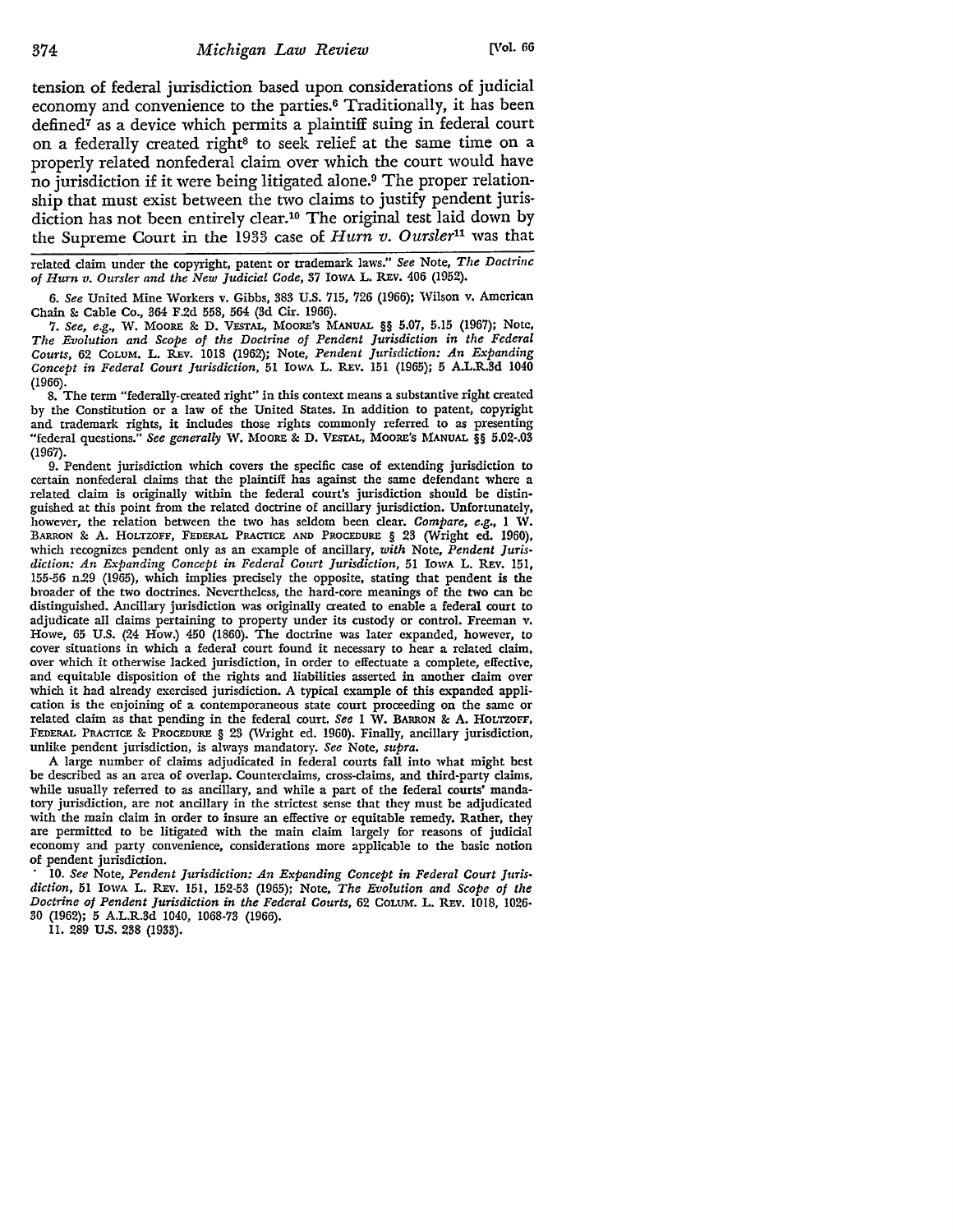(1) the claims must arise out of the same "cause of action," and (2) the federal claim must not be "plainly insubstantial."12 In *Hurn,*  the plaintiff brought an action in federal court alleging a claim under federal copyright law and also a claim under the state commonlaw doctrine of unfair competition. The two claims were based upon the same facts. Jurisdiction over the copyright claim was conferred by a federal statute<sup>13</sup> which gave exclusive copyright jurisdiction to the federal courts, but no jurisdiction would have existed over the unfair competition claim if it had been brought alone since there was neither a federally created right involved nor diversity of citizenship between the parties. The Supreme Court held that the doctrine of pendent jurisdiction should have been applied to the nonfederal claim and that it was error for the lower court to dismiss that claim merely because the copyright claim was eventually decided against the plaintiff.

Arguably, the "one cause of action" test of *Hurn,* which would encompass the case of a single plaintiff asserting two claims, would not extend to cases like *'Wilson* and *Newman* where two plaintiffs are suing, each on a single claim.14 The *Hurn* approach, however, dependent upon some chimerical distinction between separate "cause of action" and separate "grounds for relief,"<sup>15</sup> caused consid-

13. 28 U.S.C. § 1338 (1964) provides in pertinent part as follows: "(a) The district courts shall have original jurisdiction of any civil action arising under any Act of Congress relating to patents, copyrights and trade-marks. Such jurisdiction shall be exclusive **of** the courts of the states in patent and copyright cases."

14. The term "cause of action" often takes on different meanings in different con• texts, but in general it is the right to recover a judgment on a claim which accrues to *one person* when one of his legal rights has been invaded. If defined in these terms, a single cause of action would be limited to a single plaintiff alleging a single wrong against a single defendant. Thus two plaintiffs, unless they were asserting a "joint right" would necessarily have separate causes of action. For a discussion of the various theories as to what constitutes a single cause of action, *see* Clark, *The Code Cause of Action,* 33 YALE L.J. 817 (1924); Gavit, *The Code Cause of Action: Joinder and Counterclaiu1s,* 30 CoLUM. L. REv. 802 (1930); McCaskill, *Actions and Causes of Action,* 34 YALE L.J. 614 (1925).

While the single-plaintiff definition of "cause of action" would explain the failure of pendent jurisdiction to be applied in the two-plaintiff situation under the single cause of action test of *Hurn,* a few cases have so extended the doctrine. *See* Borror v. Sharon Steel Co., 327 F.2d 165 (3d Cir. 1964); Raybould v. Mancini-Fattore, 186 F. Supp. 235 (E.D. Mich. 1960); text accompanying notes 20-24 *infra.* 

15. The Supreme Court in *Hurn* drew a distinction between two common situations. The first involves the assertion of two separate *grounds* in support of a single cause of action, only one of which is normally cognizable in a federal court; the second concerns the allegation of two distinct *causes of action,* again only one of which meets the federal jurisdictional requirements. An example of the former situation is pro• vided by the *Hurn* case in which the defendant allegedly copied the plaintiff's play without his permission. This single action by the defendant, if proved, would have violated both the federal copyright law as well as the state unfair competition lawtwo separate *grounds* for relief. An example of the latter situation would be a defendant who has allegedly copied from two plays written by a plaintiff, only one of which is copyrighted. The claim arising from the non-copyrighted play could not be appended under the *Hurn* test because it is a separate *cause* of action.

<sup>12.</sup> *Id.* at 246.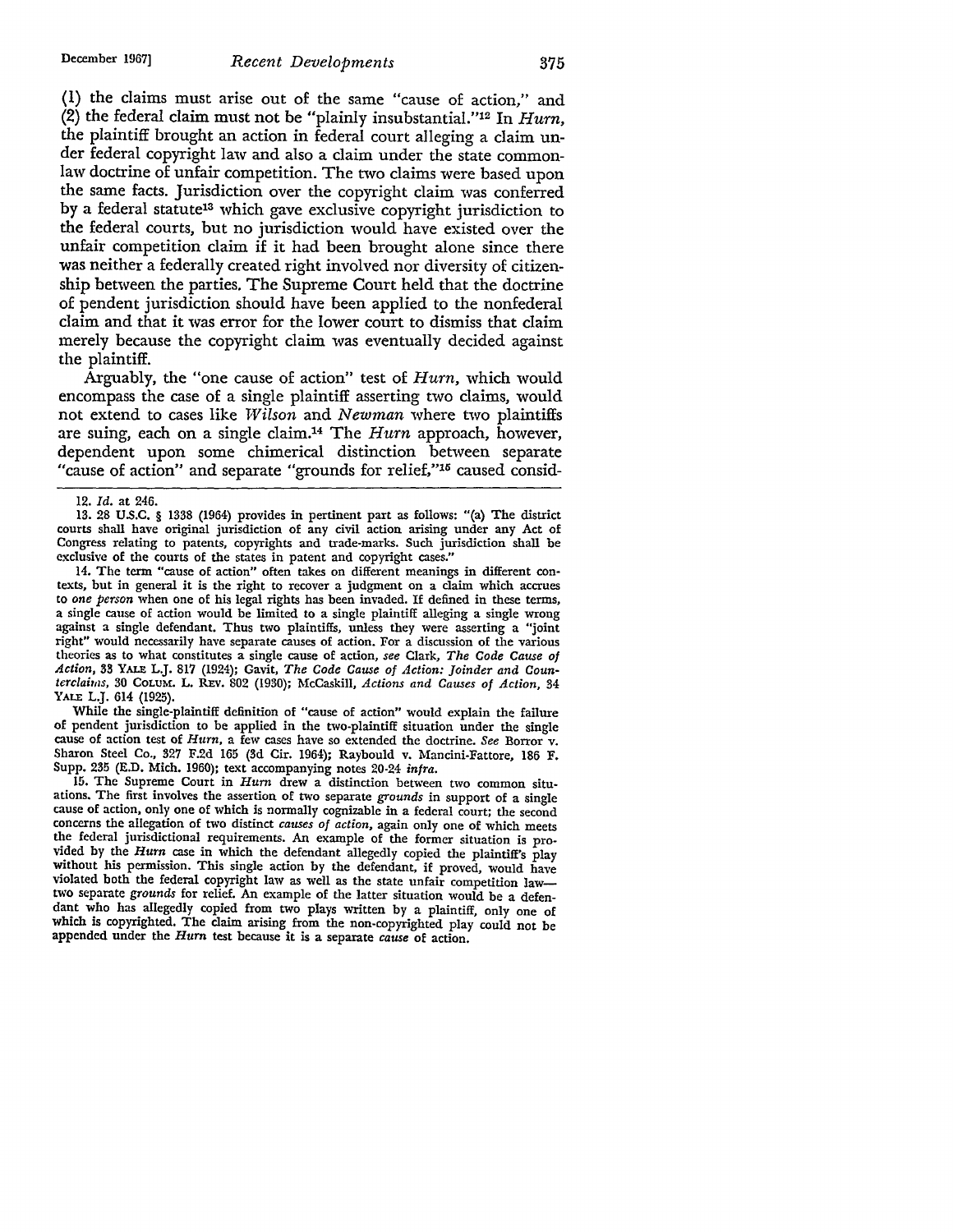erable confusion among the courts.16 Recognizing this conceptual difficulty, the Supreme Court in the recent case of *United Mineworkers v. Gibbs17* reviewed the problem and found the rather limited approach of *Hurn* unnecesarily grudging. As a more suitable standard, it proposed the following:

The state and federal claims must derive from a common nucleus of operative fact. But if, considered without regard to their federal or state characters, a plaintiff's claims are such that he would ordinarily be expected to try them all in one judicial proceeding, then, assuming substantiality of the federal issues there is *power* in federal courts to hear the whole.1s

Thus, *Gibbs* seems to have done away with the single cause of action requirement and directs a broader inquiry into the relationship of the two claims asserted. Although *Gibbs* was factually similar to Hurn in that it involved the traditional situation of one plaintiff asserting alternative federal and state claims, its underlying philosophy appears to encompass the two-plaintiff, diversity jurisdiction complex which confronted the courts in the *Wilson* and *Newman*  cases.19

In addition to its reliance on *Gibbs,* the court in *Wilson* cited several recent lower court decisions, rendered even before *Gibbs,*  which upheld the exercise of pendent jurisdiction in similar multiple-plaintiff situations. In *Raybould v. Mancini-Fattore,20* the plaintiff sued both in his individual capacity and as administrator of his wife's estate. Both claims grew out of his wife's death, which had been caused by an explosion at the defendant's place of business where plaintiff's wife had been employed. Although the amount of the claim of the plaintiff-administrator was less than the jurisdictional minimum, the court allowed it to be litigated with that of the plaintiff-husband "in order to avoid a multiplicity of actions.''21 *Raybould* apparently was the first case to allow a state claim to append to a federal diversity claim rather than to a federal question claim. Of course, traditionally, a single plaintiff has been allowed to aggregate as many claims as he may have against a defendant in

20. 186 F. Supp. 235 (E.D. Mich. 1960). *See also* Borror v. Sharon Steel Co., 827 F.2d 165 (3d Cir. 1964); Johns-Manville Sales Corp. v. Chicago Title &: Trust Co., 261 F. Supp. 905 (N.D. Ill. 1966).

21. 186 F. Supp. at 236.

<sup>16.</sup> *See* Shulman & Jaegerman, *Some Jurisdictional Limitations on Federal Procedure,* 45 YALE L.J. 393, 397-410 (1936); Wechsler, *Federal Jurisdiction and the Revision of the Judicial Code,* 13 LAW &: CoNTEMP. PROB. 216, 232 (1948).

<sup>17. 383</sup> U.S. 715 (1966); noted in 80 HARV. L. REV. 220 (1966) and 13 LOYOLA L. REV. 167 (1966) and 44 TEXAS L. REv. 1631 (1966).

<sup>18. 383</sup> U.S. at 725.

<sup>19.</sup> Of course, the literal language of *Gibbs* refers to *a plaintiffs claims,* and one could thus read *Gibbs* as not extending to the case involving multiple-plaintiffs.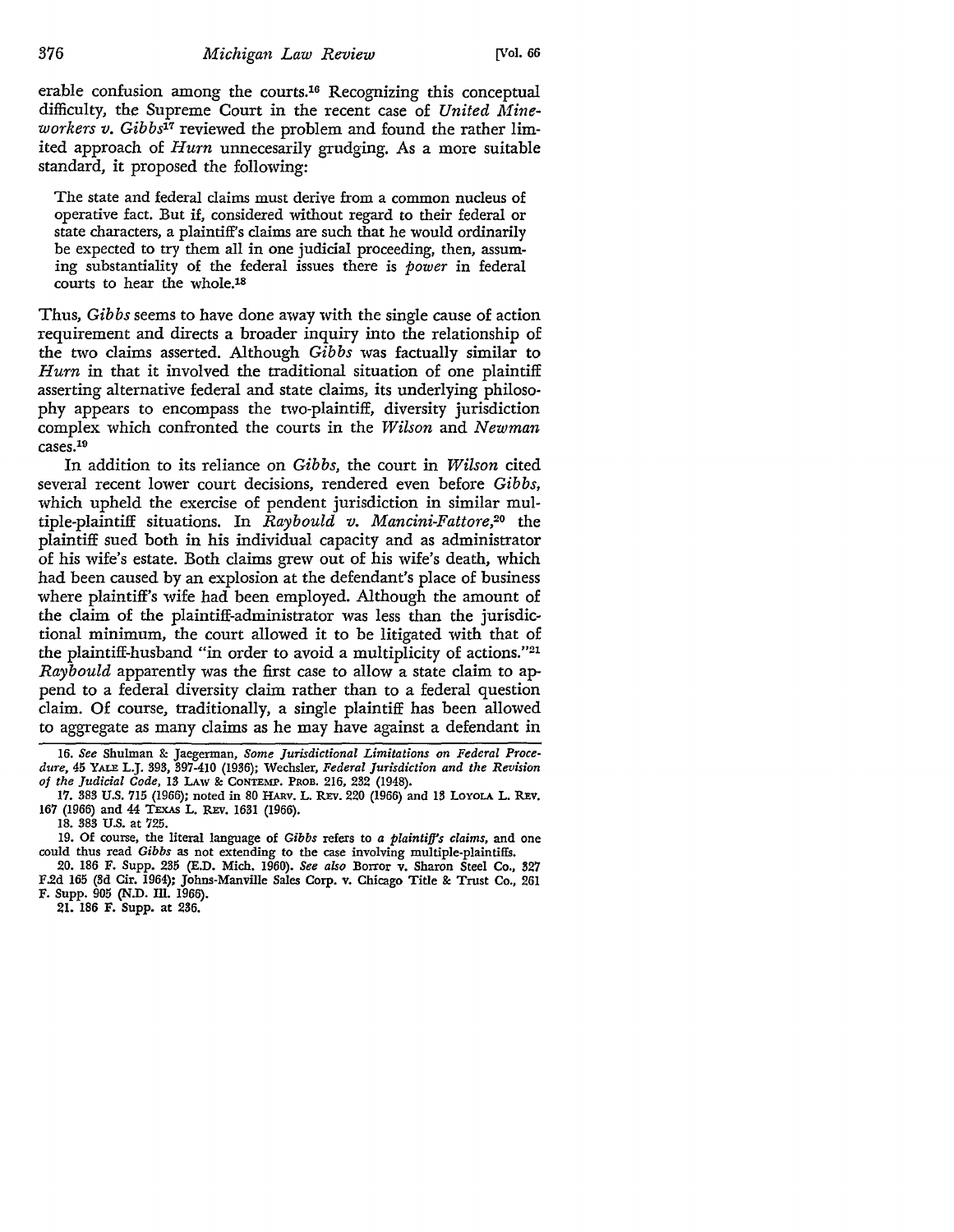determining whether the jurisdictional amount is met.<sup>22</sup> Thus, while the bringing of a \$10,000 claim and a \$3,000 claim by a single plaintiff could be viewed as an exercise of ancillary jurisdiction, it has always been thought of in terms of an aggregation of separate claims.23 Indeed, one commentator has suggested that *Raybould* can be explained as a single plaintiff aggregation case since there is really only a single plaintiff who is suing in different capacities.<sup>24</sup>

Furthermore, even on a theory of pendent jurisdiction, *Raybould*  can be defended, for there appears to be no sound reason for restricting the application of pendent jurisdiction to cases involving federal question claims.25 However, the application of pendent jurisdiction in a case like *Newman* does pose a serious threat of additional intrusion into state court jurisdiction, since the mere appointment of an out-of-state guardian acted to deprive the state court of two claims. The real objecion in *Newman,* however, lies with the ease of creating federal jurisdiction by such appointment and the problem should be attacked at that point rather than by limiting pendent jurisdiction.26 And, at least, the convenience of the parties and the courts is promoted in *Newman* by allocating the judicial business to a single court even if one is still uneasy that the federal rather than the state court is hearing the lawsuit.

Another case decided prior to *Gibbs, Morris v. Gimbel Bros.,27*  foreshadowed the decisions in *Wilson* and *Newman*. In *Morris*, a husband's claim for loss of consortium and services was heard with

22. *See, e.g.,* Richie v. Richie, 186 F. Supp. 592 (E.D.N.Y. 1960); cases cited l W. BARRON & A. HOLTZOFF, FEDERAL PRACTICE & PROCEDURE § 24 n.56.4 (Wright ed. 1960).

23. *See* Note, *The Federal Jurisdictional Amount Requirement and Joinder of Parties Under the Federal Rules of Civil Procedure,* 27 IND. L.J. 199 (1952).

24. *See* C. WRIGHT, FEDERAL COURTS § 36 n.12 (1963).

25. In the past a notion somewhat akin to pendent jurisdiction has allowed claims related to a legitimate federal claim to be litigated together with the federal claim under the removal jurisdiction of the federal courts. Prior to the enactment of 28 U.S.C, § 144l(c) (1964), an interpretation of the Separable Controversy Act of 1875, 18 Stat. 470, allowed separable, but not separate, claims to be removed along with the main claim, to a federal court. *See* Barney v. Latham, 103 U.S. 205 (1880), A theory of ancillary jurisdiction might be used to explain the result but removal of the separable cause of action was merely assumed to be an exception to the requirement of maximum diversity.

In Om v. Universal Auto. Ass'n, 198 F. Supp. 377 (E.D. Wis. 1961), the court relied on the "separate and independent claim" provision of 28 U.S.C. § 144l(c) (1964) to retain jurisdiction of a claim for less than the minimum jurisdictional amount in a removal case. This case also lends support to the exercise of ancillary jurisdiction in cases like *Wilson* and *Newman.* 

26. For a discussion of this type of "created" federal jurisdiction and a recommendation that it be judicially curtailed, *see* Coham & Tate, *Manufacturing Federal*  Diversity Jurisdiction by Appointment of Representatives: Its Legality and Propriety, I VILL. L. R.Ev. 201 (1956); Note, *Appointment of Non-Resident Administrators To Create Federal Diversity Jurisdiction,* 73 YALE L.J. 873 (1964). *See also* AMERICAN LAw INSTITUTE, STUDY OF JURISDICTION, (OFFICIAL DRAFT) pt. 1, at § 1307 (1965).

27. 246 F. Supp. 984 (E.D. Pa. 1965).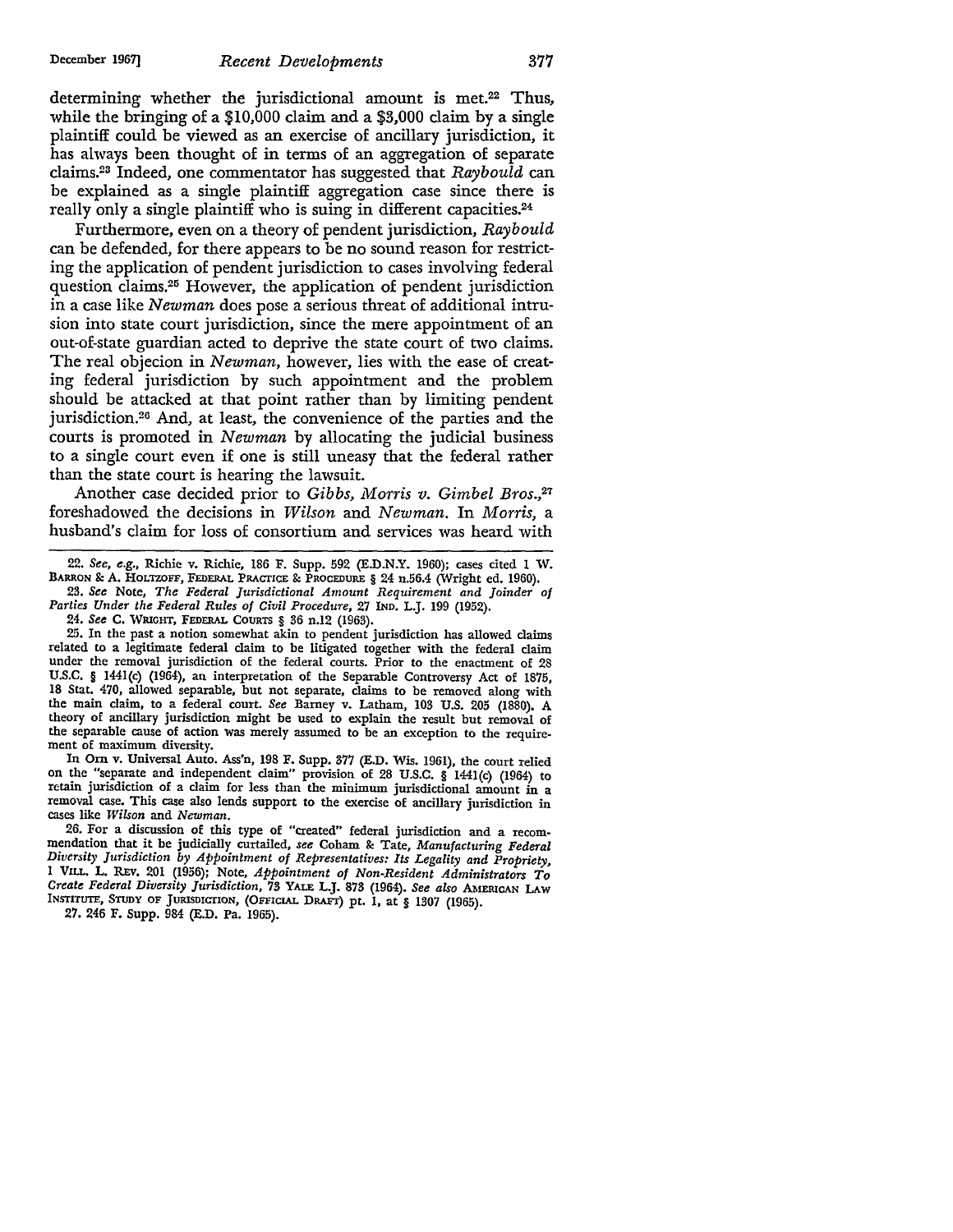the wife's claim for personal injuries despite the fact that there was not even "the remotest possibility" of a verdict for the husband "of \$10,000 or anything like it."<sup>28</sup> The federal District Court for the Eastern District of Pennsylvania cited only one authority<sup>29</sup> for its application of pendent jurisdiction to those facts, but it did note that "Pennsylvania has long recognized the complementary nature of the actions of husband and wife where the wife was injured."30 The court reasoned that since the recoveries on both claims would depend on the severity and duration of the wife's injuries, it would be both advantageous and proper to try the two claims together.<sup>31</sup>

Rules 2228(b) and 2232 of the Pennsylvania Rules of Civil Procedure32 further support the decisions in the principal cases (both of which involved federal courts sitting in Pennsylvania). These rules provide that when claims resulting from an injury to a minor accrue both to the minor and to his parent or guardian, the two claims must be presented in a single action if at all. While these rules were not interpreted as providing a potential bar to the father's later access to the state court or as binding in any way upon the federal forum,33 the federal court in *Wilson* chose to "give recog· nition" to the state procedure.34 It is, of course, appropriate for a federal court to effectuate state policy as long as it does not violate

31. *Id.* The decisions in *Raybould, Borror* and *Morris* appear to have disregarded earlier holdings to the contrary. See, e.g., Sobel v. National Fruit Product Co., 213 F. Supp. 564 (E.D. Pa. 1962); Diana v. Canada Dry Corp., 189 F. Supp. 280 (W.D. Pa. 1960); Bell v. Mykytiuk, 135 F. Supp. 167 (E.D. Pa. 1955); Anicola v. J. C. Penny Co., 98 F. Supp. 911 (E.D. Pa. 1951). However, they do appear to be more consistent with the gradual expansion of pendent jurisdiction. The ancestry of the doctrine can be traced back as far as the opinion of Chief Justice Marshall in Osborn v. Bank of the United States, 22 U.S. (9 Wheat.) 738 (1824), but its first important articulation did not come until 1909 in Siler v. Louisville & N.R.R., 213 U.S. 175. Twenty-four years later the doctrine was significantly expanded in Hum v. Oursler, 289 U.S. 238 (1933). *See* notes 11-16 *supra* and accompanying text. Recent evidence of continued expansion appears to be present in United Mine Workers v. Gibbs, 383 U.S. 715 (1966), where the Court enunciated the broadest definition of pendent jurisdiction to date. *See* text accompanying notes 17-19 *supra.* 

32. Rule 2228(b) provides in pertinent part: If an injury, not resulting in death, is inflicted upon the person of a minor, and causes of action therefor accrue to the minor and also to the parent or parents of the minor, they shall be enforced in one action brought by the parent or parents and the child. parents and the child.<br>Rule 2232(a) provides as follows:

The cause of action of a person required to join in an action as a party plaintiff by Rule 2228 shall be barred by failing to join therein if the defendant has given such person such notice of the pendency of the action as the court by general rule or special order may direct.

33. The rules are clearly "procedural" and therefore not binding on a federal court under the test laid down in Erie R.R. v. Tompkins, 304 U.S. 64 (1938), and subsequently developed in Guaranty Trust Co. v. York, 326 U.S. 99 (1945) and Byrd v. .Blue Ridge Rural Elec. Coop., 356 U.S. 525 (1958).

34. 364 F.2d at 564.

<sup>28.</sup> *Id.* at 986.

<sup>29.</sup> Borror v. Sharon Steel Co., 327 F.2d 165 (3d Cir. 1964). The court did not cite *Raybould* although the facts of that case were identical to those in *Borror.* 

<sup>30. 246</sup> F. Supp at 986.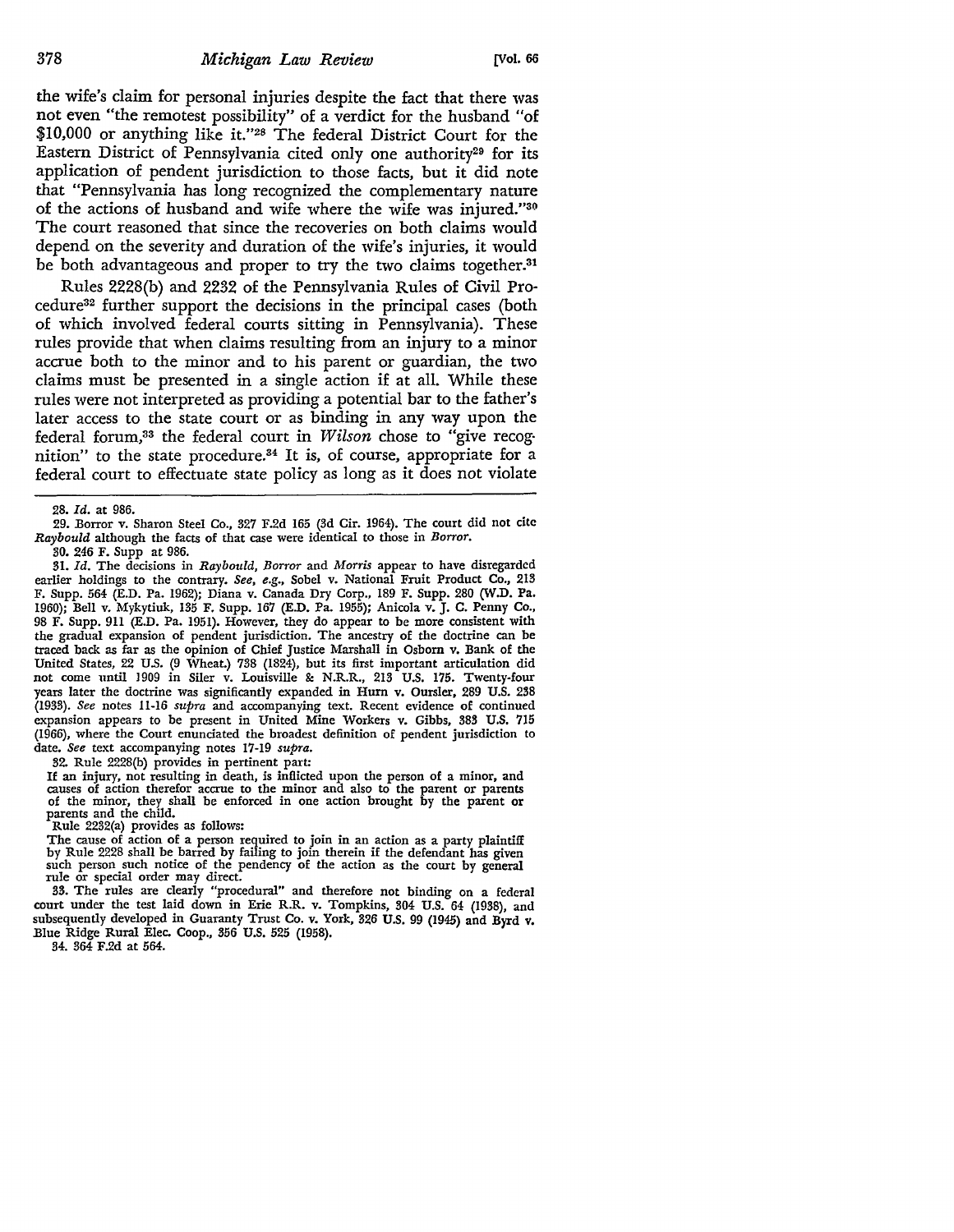any of its own rules or the federal laws.35 In *Newman,* however, it is arguable that the policy of joining the claims of the minor and parent is at odds with the federal policies of refusing to hear "manufactured" diversity claims and of requiring maximum diversity between parties. Presumably, the father in the *Newman* case could have been appointed as his son's guardian, joined his own claim for expenses, and litigated the entire action in the state court. Perhaps, then, pendent jurisdiction should not be exercised in cases like *Newman* where all of the real parties involved are Pennsylvania citizens.<sup>36</sup>

The *Wilson* and *Newman* courts pointed to the desirable policies that are advanced by permitting the two claims to be litigated together. Because the proof necessary to establish each of the claims is to a large extent the same, except on the issue of damages, all litigation arising from the accident can be disposed of with a minimum expenditure of judicial time. Moreover, the corresponding reduction of litigational anxiety and expense significantly benefits the parties. It is true, of course, that considerations of convenience can never alone be determinative of a jurisdictional question.37 However, where the statute being construed does not speak directly to the problem and where the intrusion into state court jurisdiction is minimal,38 considerations of economy and convenience take on added weight.

A further justification for the extension of pendent jurisdiction in these cases is the present paradox which results when the liberal joinder provisions of the Federal Rules of Civil Procedure are contrasted with the practice of giving restrictive interpretation to jurisdictional statutes.39 The letter and spirit of the Rules provide a framework for resolving in a single action all claims arising from one transaction or occurrence,40 but the jurisdictional statutes often

35. De Sylva v. Ballentine, 351 U.S. 570 (1956); Cope v. Anderson, 331 U.S. 461 (1947).

36. The argument can be made that pendent jurisdiction in the multiple-plaintiff situation should be limited to the deficient jurisdictional amount claim and should not be applied where non-diverse parties will append. On the other hand, the preservation of maximum diversity at the cost of litigating essentially the same action in separate courts does not appear desirable.

37. The authors of a leading article on federal jurisdiction made this point as follows: "The extent to which a federal court may permit various claims to be presented in an action is determined . . . not merely by considerations of convenience but also by notions as to the proper functions of the federal courts and their relation to the courts of the states." Shulman &: Jaegerman, *supra* note 16, at 393.

38. *See* discussion in text at pp. 380-81 *infra.* 

39. This continuing paradox was cited by the court in *Raybould* as a reason for its decision: "Surely it would be contrary to the clear intent and purpose of the [Federal Rules of Civil Procedure] to require that this litigation be split between two courts." Raybould v. Mancini-Fattore, 186 F. Supp. 235, 236 (E.D. Mich. 1960). *See generally* Clark &: Moore, *A New Federal Civil Procedure: II. Pleadings and Parties,*  44 YALE L.J. 1291 (1935); Note, 64 HARV. L. REv. 968 (1951).

40. *See, e.g.,* FED. R. Cxv. P. 13 (1967) (counterclaim and cross-claim), 14 (third-party practice). *See also* Clark &: Moore, *supra* note 39.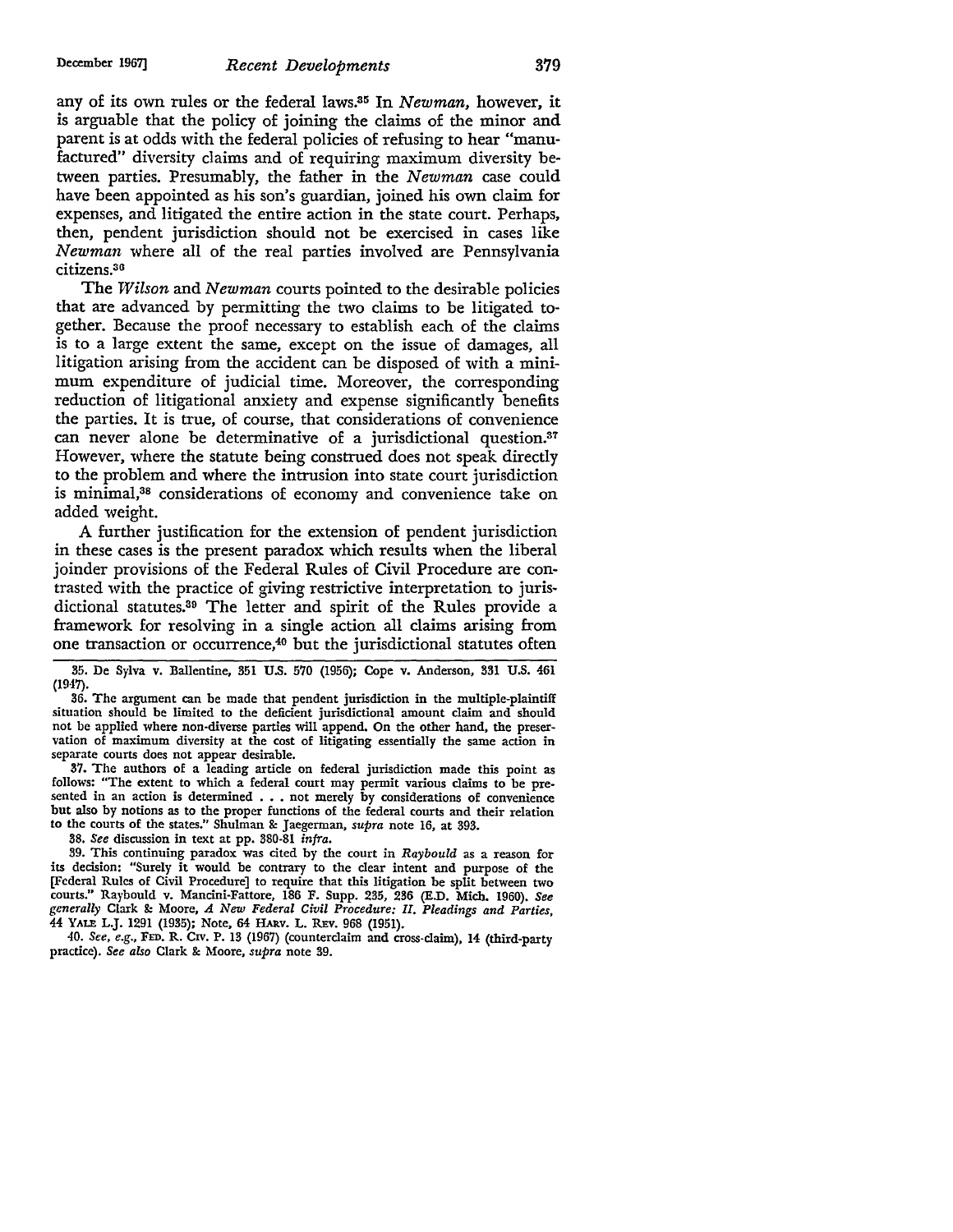prevent the federal courts from hearing such claims. It is arguable that an expansion of the pendent jurisdiction doctrine was intended as the vehicle for resolving this apparent conflict.<sup>41</sup>

There are, of course, considerations which indicate that the Pennsylvania district courts should not have extended the pendent jurisdiction doctrine to the multiple-plaintiff situation. Determinations of jurisdiction should be easily made at the outset of the litigation. Any exceptions to or extensions of the present scope of the doctrine might endanger that policy. In the principal cases, however, the holdings were carefully limited to situations in which a second plaintiff appended a claim which was derived from a jurisdictionally valid claim of a member of his own household. Whether a future case falls into that category should prove immediately determinable by the trial court at the pleading stage.

Possibly the most compelling factor opposing an extension of pendent jurisdiction is that diversity jurisdiction was not created by Congress to provide a forum for everyone; thus, any judicial expansion of that jurisdiction at the expense of state courts must be examined to insure that some relevant federal policy is being effectuated. In *Wilson,* the thrust of the court's argument was that the father and the son were, in a real sense, the "same" plaintiff, and that the son was prevented from suing for the full amount of the damages caused by the defendant's negligence only because he was not financially able to pay his own medical bills.42 Since Congress had made a determination that the son's claim may be litigated in federal court, it is difficult to understand an objection to hearing the father's claim for medical bills at the same time. The same rationale can be used in *Newman.* Given judicial submission to the appointment of an out-of-state guardian as a means for acquiring diversity jurisdiction,43 the father's claim should likewise be heard. The objection that there is a greater intrusion into state judicial business because there are now two claims in the federal court on the basis of an artificial diversity must be weighed against the ab-

<sup>41.</sup> *See* Shulman &: Jaegerman, *supra* note 16.

<sup>42. 364</sup> F.2d 558, 564 (3d Cir. 1966) ("The father's claim is not independent from the claim which he made on behalf of his minor son, for the father's damages flowed to him from the injury which the son suffered and are ancillary to the son's claim.").

<sup>43.</sup> By enacting 28 U.S.C. § 1359 (1964), Congress appeared to have provided a remedy for the collusive suit. It provides that a district court shall not have jurisdiction of a civil action "in which any party, by assignment or otherwise, has been improperly or collusively made or joined to invoke the jurisdiction of such court." Judicial interpretation, however, has rendered the section largely ineffective. *See, e.g.,*  Jamison v. Kammerer, 264 F.2d 789 (3d Cir. 1959); Corabi v. Auto Racing, Inc., 264 F.2d 784 (3d Cir. 1959). *See generally* AMERICAN LAW INSTITUTE, *supra* note 25; Coham &: Tate, *supra* note 25; Note, *Appointment of Non-Resident Administrators To Create Federal Diversity Jurisdiction,* 73 YALE L.J. 873 (1964).